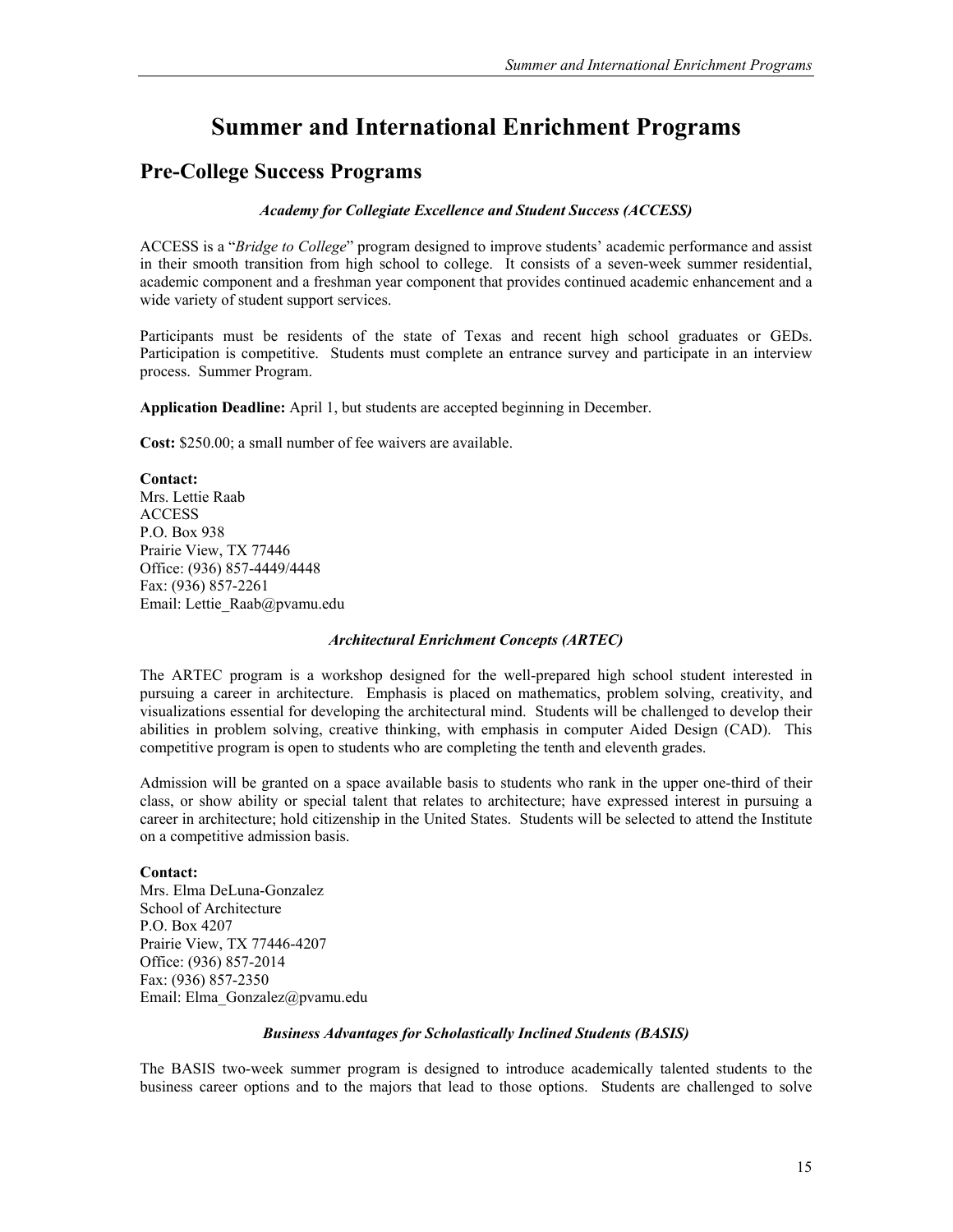problems using some of the basic principles taught in the program. Enriching presentations seek to inspire and motivate students to aspire to careers in marketing, accounting, management, and information systems.

High School seniors who will be entering college the following Fall semester and who are interested in exploring business career options are eligible to apply. Summer Program

#### **Contact:**

Mrs. Lucille Pointer College of Business P.O. Box 638 Prairie View A&M University Prairie View, TX 77446 Office: (936) 857-4010 Fax: (936) 857-2797 Email: Lucille\_Pointer@pvamu.edu

#### *Minority Introduction to Engineering (MITE)*

The MITE program is a workshop designed for the well prepared high school student interested in pursuing a career in engineering, engineering technology, or computer science. Emphasis is placed on mathematics, problem solving, creativity and visualizations essential for developing the engineering and mind. This competitive program is open to students who are completing the tenth and eleventh grades.

Admission will be granted on a space available basis to students who rank in the upper one-third of their class; have expressed interest in pursuing careers in engineering, engineering technology or computer science fields; hold citizenship in the United States. Student will be selected to attend the Institute on a competitive admission basis. Exceptionally gifted and talented students who rank in the upper one-half of their graduating class or who have a GED are also encouraged to apply.

### **Contact:**

Dr. Milton R. Bryant, Dean College of Engineering P.O. Box 397 Prairie View A&M University Prairie View, TX 77446-0397 Office: (936) 857-2211 Fax: (936) 857-2222 Email: M\_Bryant@pvamu.edu

### *Research Apprentice Program (RAP)*

The RAP is a six-week summer enrichment program for high school students entering the junior or senior year. The program is designed to offer "hands-on" educational and research experiences in academic disciplines in the food and agricultural sciences. Projects and activities are designed to help participants gain insight about the scientific base of food and agriculture sciences research through classroom lectures and laboratory experiments, field trips, workshops and seminars, and work with scientists in various research projects. Students gain new information, enhance critical and analytical thinking, improve Math, English, Science and Computer Skills, and receive guidance about college majors and future career choices within the food and agriculture sciences. Program outcomes include improved knowledge, skills, understanding, awareness, and appreciation for the opportunities and career choices in the food and agricultural sciences.

### **Qualifications:**

The high school students who is:

• A US citizen or US Permanent Resident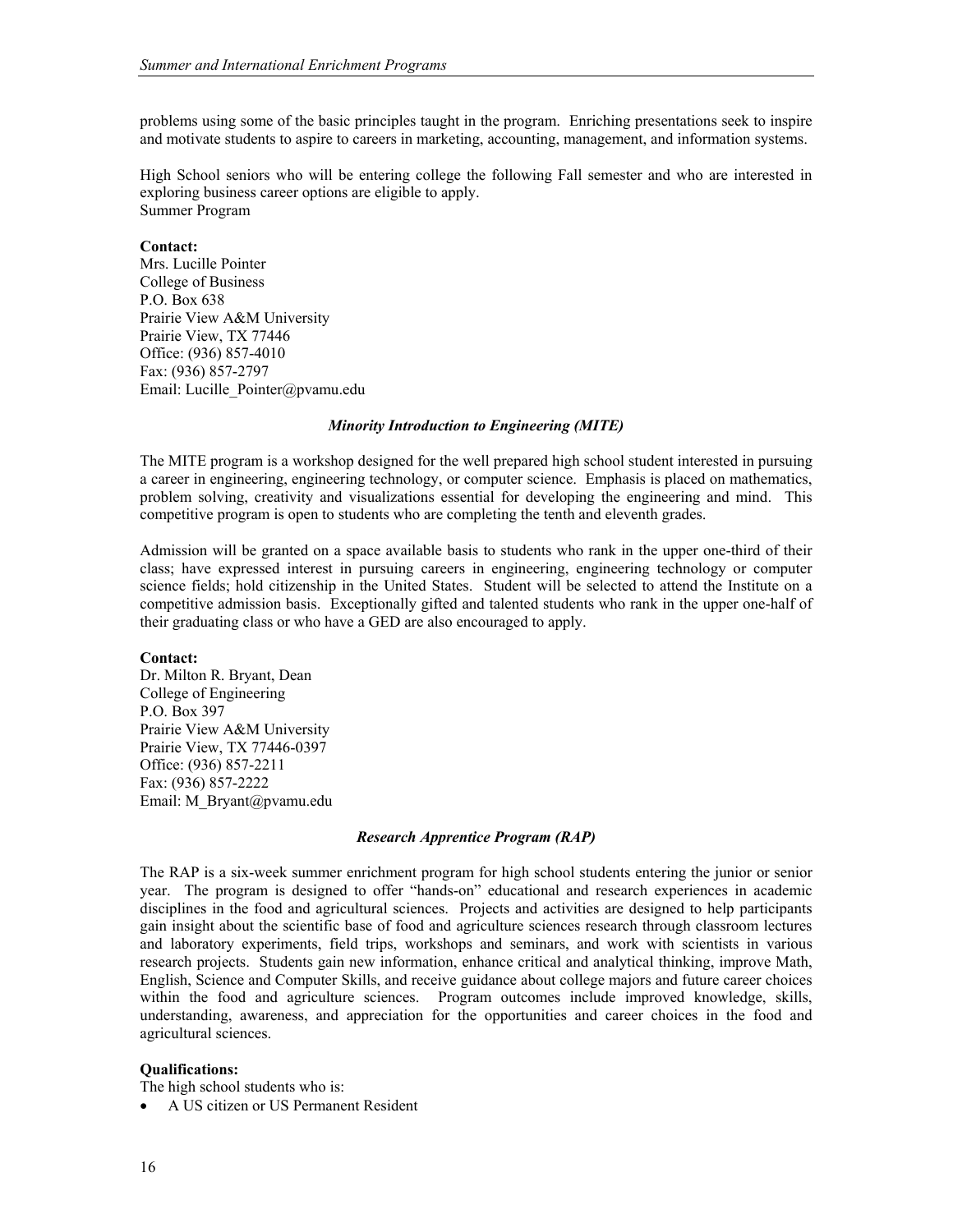- Ranks in the upper  $1/3$  of their class
- Entering the junior or senior year when returning to school
- Interested in pursuing a college degree program in the food and/or Agriculture sciences

### **Contact:**

Alfred L. Parks Research Director Cooperative Agricultural Research Center P. O. Box 4079 Prairie View, Texas 77446 Office: (936) 857-2030 Fax: (936) 857-2325 Email: Alfred\_Parks@pvamu.edu

# **College Level Success Programs**

### *Architectural Concepts Institute (ACI)*

The ACI program is for academically well-prepared first year and transfer students. It is designed to accelerate their entry into the study of architecture by completing some of the freshman courses during the summer prior to their regular admission in the Fall. Each student may complete twelve semester hours of architecture courses in the design sequence during two, very intensive, four-week summer sessions. These sessions will allow each student to test his or her capabilities and interests in architecture while earning credit toward the Bachelor of Science in Architecture degree. Upon successful completion of these courses, the student will have qualified to enter the second year design class and this, coupled with careful selection and scheduling of other courses, may allow the student to complete the five year professional architecture program early or at least on schedule.

Admission to the program requires application to the university and receipt of either an honors admission or regular admission. Space is limited. Prospective participants should contact the School of Architecture during Fall or Spring semester to request information and materials.

### **Contact:**

Mrs. Elma Deluna Gonzalez School of Architecture P.O. Box 4207 Prairie View, TX 77446-4207 Office: (936) 857-2014 Fax: (936) 857-2350 Email: Elma\_Gonzalez@pvamu.edu

### *Premedical Concepts Institute (PCI)*

The PCI is an intensive eight week summer program for freshman students interested in pursuing careers in medicine, dentistry, veterinary medicine, allied health disciplines and bio-medical sciences. Students earn 10 semester credit hours in college biology and participate in noncredit enrichment courses in chemistry and mathematics. During the fall and spring semester, students participate in tutorial programs, test preparation workshops for the Medical College Admissions Test (MCAT) and the Dental Admissions Test (DAT), and field trips.

Admission to the program is highly competitive. The student must be a high school graduate with an outstanding high school record; have passed the TASP or be TASP exempt; have satisfactory ACT or SAT scores and other personal criteria. Space is limited. Interested students should contact the Biology Department during the fall semester of their senior year in high school to request information and materials for admission to the program.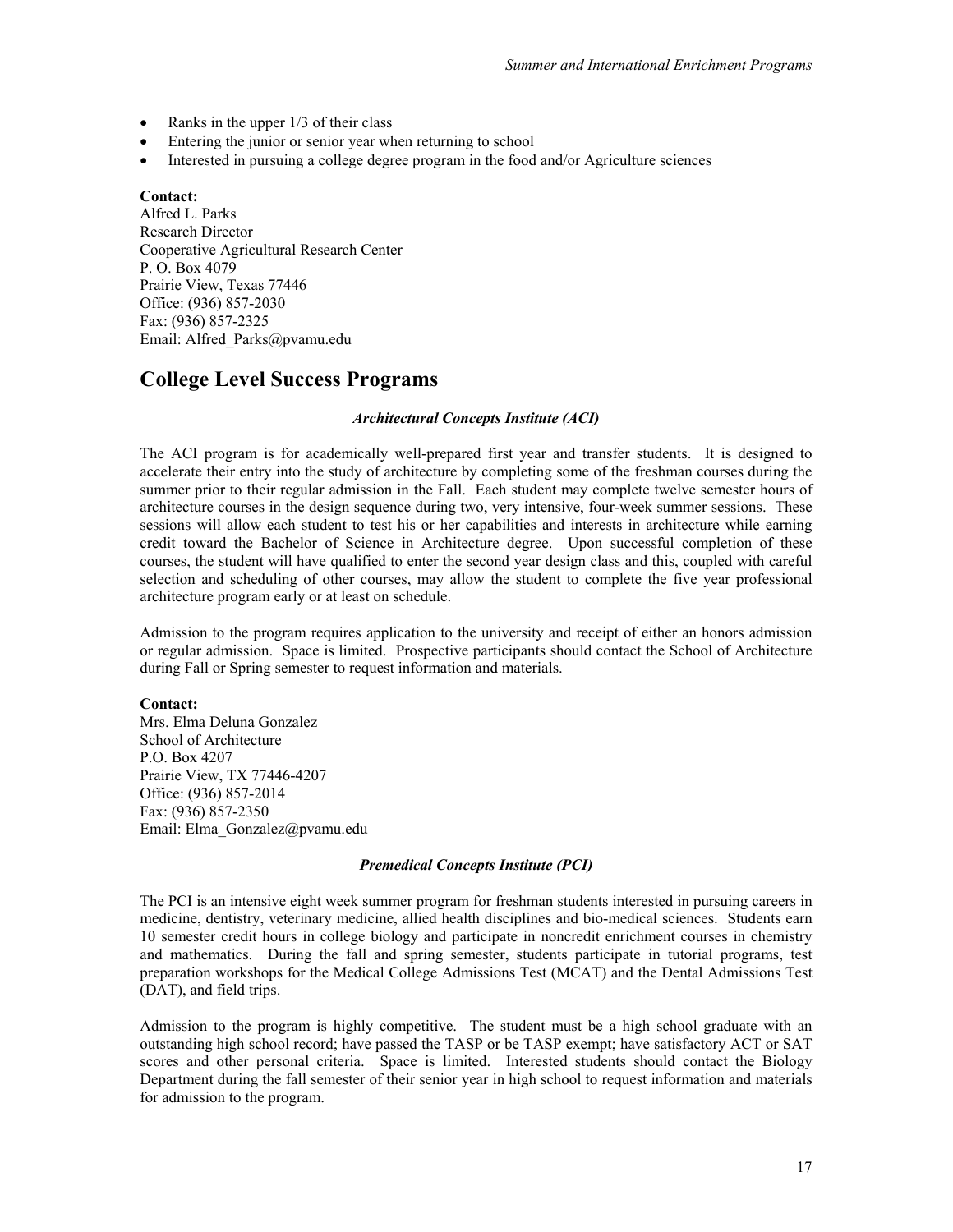**Contact:**  Dr. George E. Brown Head, Biology Department Prairie View A&M University Prairie View, TX 77446 Office: (936) 857-3912 Fax: (936) 857-4944 Email: George\_Brown@pvamu.edu

## *The Engineering and Science Concepts Institute (ESCI)*

The Engineering and Science Concepts Institute (ESCI) is an innovative intensive eight-week freshman summer program that introduces recent high school graduates to the profession of engineering as a viable career choice. They will earn 9 to 11 hours of course credits toward a Bachelor of Science in civil, chemical, electrical, mechanical, or computer engineering. Upon successful completion of the challenging course work, professional development seminars, ad other important scholarly activities, students are well prepared for the fall semester.

Admission to the program is competitive. It is based on evidence of high school completion, admission to the University, completion/exemption of requirements, SAT/ACT scores, GPA, and class ranking.

Exceptional opportunities for summer internships and scholarships result from the ESCI experience.

### *The Science Mathematics, Engineering and Technology (SMET) Enhancement Program*

The SMET Enhancement Program awarded Prairie View A&M University a five-year grant to significantly increase the number of students pursuing baccalaureate degrees in Science, Mathematics, Engineering and Technology. The SMET Enhancement Program commenced during 1999 and is open to recent high school graduates who are entering college for the first time. Participants complete an intensive eight-week summer program earning 10 college credits, to transition from high school to college levels within selected SMET subjects. Students receive scholarship support for two years and must participate in tutorial and mentoring sessions, professional development and educational enrichment activities.

### **Qualifications**

To qualify, students must gain admission to Prairie View A&M University and have achieved the following:

- Obtained a SAT score of 900 or higher or an ACT score of 19 or higher
- Passed all sections of the Texas Academic Skills Program (TASP) test or be exempt from TASP testing (www.tasp.nesinc.com)
- Earned a minimum high school grade point average of 3.0 on a 4.0 scale
- Evidenced an interest in and aptitude for one of the SMET disciplines

### **Contact**:

Dr. Kelvin K. Kirby Program Manager SMET Enhancement Program P.O. Box 4188 Prairie View, Texas 77446-4188 Office: (936) 857-2434 Fax: (936) 857-4608 Email: KKelvin@pvamu.edu

### **Contact:**

Mrs. Betti Poindexter-Blackshear Executive Assistant to the Dean